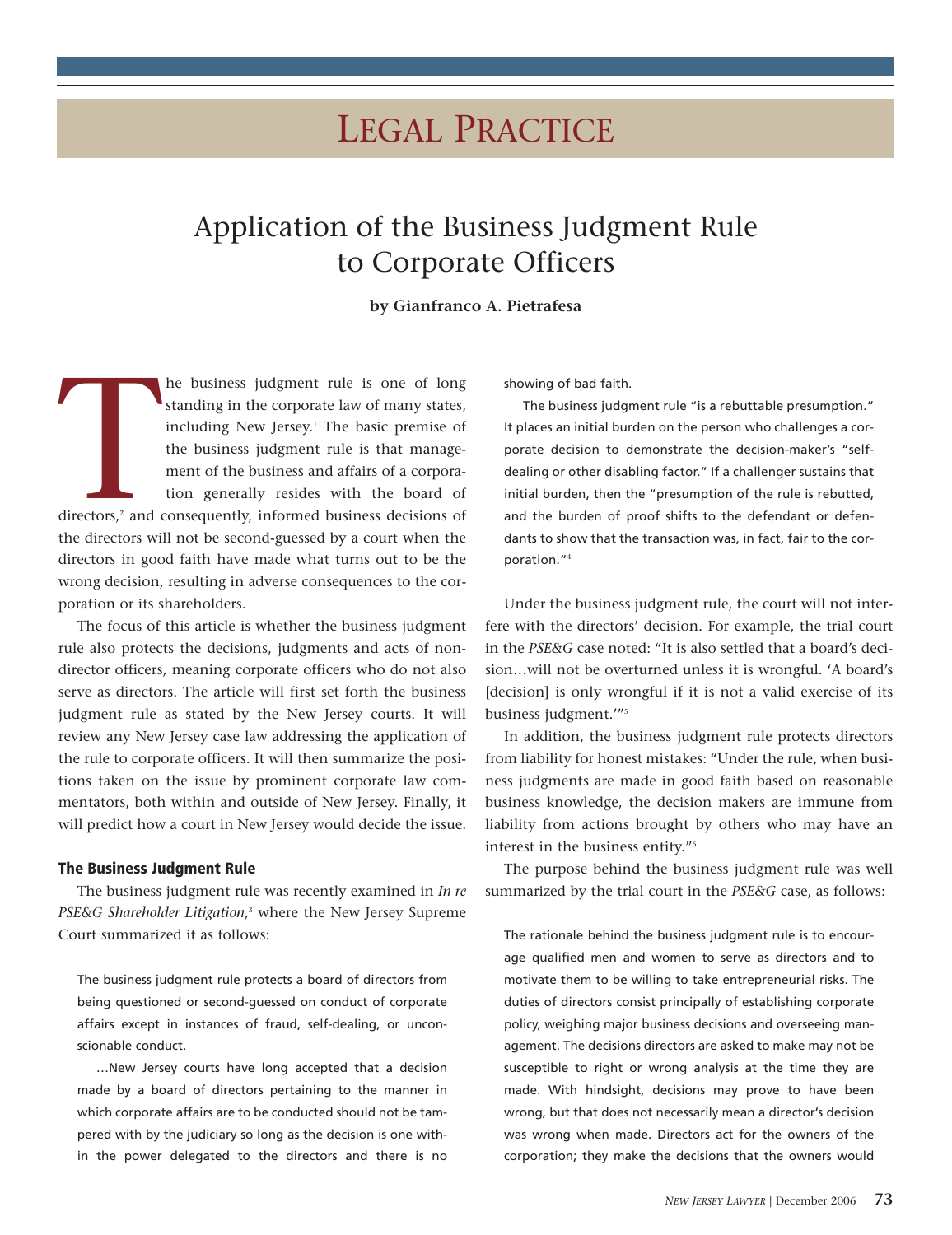otherwise have to make. Unless they engage in conduct in which no reasonable owner would be likely to engage, the directors should not expect to be monetarily liable. No owner is likely to intentionally inflict harm on his business—an irrational act.<sup>7</sup>

While the business judgment rule is unquestionably applicable to directors, whether it applies to corporate officers is much less clear. There is no New Jersey case law directly addressing the issue, and precious little case law elsewhere. Three New Jersey cases, however, do refer to corporate officers within the same breath as the business judgment rule.

#### **New Jersey Cases**

In *Johnson v. Johnson*, 8 the court noted that "Under [the business judgment rule], the court examines the director's *or officer's* good faith, and whether he made an informed decision based on a rational belief that the corporation would be benefited." However, the court did not further discuss the rule.

Several years later, in *Maul v. Kirkman*, <sup>9</sup> the court noted that "bad judgment, without bad faith, does not ordinarily make *officers* individually liable." There, minority shareholders filed suit against the president (who was also a director and the majority shareholder), directors and the corporation. The focus of the court's decision, however, was on the action of the directors in paying taxes instead of dividends to depress the value of the corporation's shares, and not on the action of the officer (*i.e*., the president), although the president clearly influenced the directors.

More recently, in the *PSE&G* case, shareholders brought suit against directors and officers. The Supreme Court's decision only addressed the business judgment rule in the context of the board of directors' action in rejecting a

shareholders' request to file a lawsuit against management.<sup>10</sup> The application of the business judgment rule to officers was not addressed by the Court.

Incidentally, Delaware, a haven for corporations because of its favorable corporate laws and courts, also has not addressed the issue: "Although there is no Delaware case directly on point, it has been suggested in *dicta* that decisions of executive officers may be protected by the business judgment rule."<sup>11</sup>

#### **New Jersey Commentators**

New Jersey corporate law commentators do not distinguish between the application of the rule to officers and directors. They group officers and directors together. Yet, it would appear that they would support the application of the business judgment rule to corporate officers.

New Jersey attorney Laurence Reich writes that: "A director (*or officer*) is protected by the business judgment rule when he has exercised his authority in good faith and made decisions based on a rational belief that the corporation would benefit therefrom."12 By including "officer" in parenthesis, Reich presumably recognizes that the case law in New Jersey (*Johnson* and *Maul*) makes reference to officers when discussing the business judgment rule (or, he believes that the rule should apply to officers).

John McKay 2d, a New Jersey attorney, cites several cases involving claims against corporate officers and states: "The common sense evidenced by the courts in dealing with claims by corporations against officers reflects an implicit adoption of the business judgment rule to protect officers from personal liability. The term is not usually used in the cases, but the concept is nonetheless instinctively applied."<sup>13</sup>

Finally, New Jersey attorney Stuart Pachman analyzes the business judgment rule in the context of directors'

actions, but he also cites an out-of-state case standing for the proposition that: "The business judgment rule recognizes that corporate directors *or officers* should rarely be held liable 'simply for bad judgment or unsuccessful business decisions.'"14

#### **Looking Beyond New Jersey**

Both the American Law Institute (ALI) and the American Bar Association (ABA), Business Law Section, Committee on Corporate Laws have weighed in on the issue.

The ALI's *Principles of Corporate Governance* provides that both directors and officers are protected by the business judgment rule. Section 4.01 provides in pertinent part: "A director *or officer* who makes a business decision in good faith fulfills the duty under this Section…"15

The ALI's comments to Section 4.01 provide:

It should be noted the Subsections (a), (c) and (d) of §4.01 deal with both directors and officers. Although most precedents and statutory provisions deal solely with directors, it is relatively well settled that officers will be held to the same duty of care and business judgment standards as directors. Sound public policy points in this direction, as does the little case authority that exists, statutory precedents in at least eighteen states, and the views of most commentators.<sup>16</sup>

Likewise, Section 8.42 of the ABA's Model Business Corporation Act, titled "Standard of Conduct for Officers," provides in pertinent part:

An officer shall not be liable to the corporation or its shareholders for any decision to take or not to take action, or any failure to take any action, as an officer, if the duties of the office are performed in compliance with this Section.…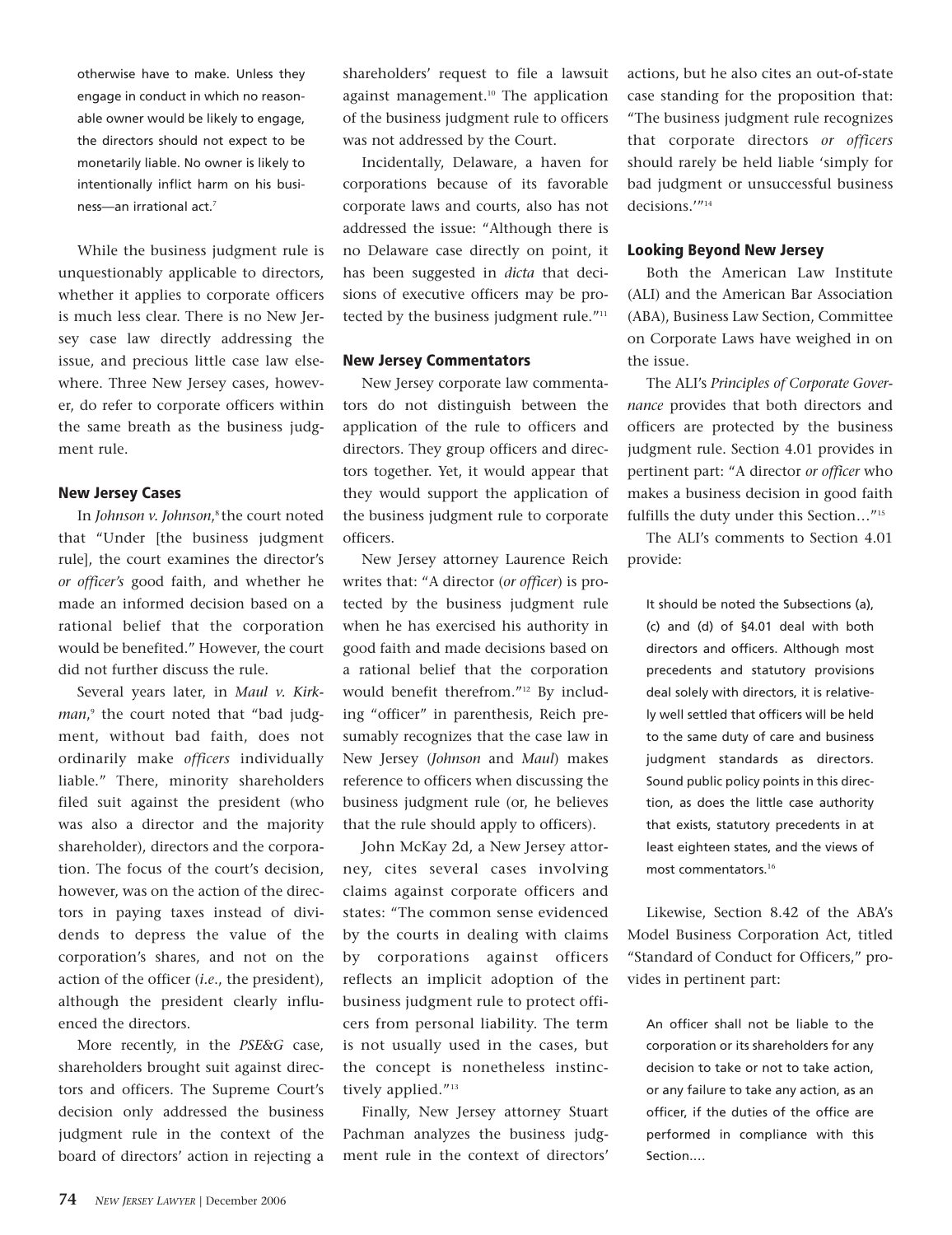The ABA comments to Section 8.42 note that: "the business judgment rule will normally apply to decisions within an officer's discretionary authority."17

### **National Corporate Law Commentators**

Several prominent national corporate law commentators have addressed the issue. Some of these commentators have influenced the positions of the ALI and the ABA on the issue, and vice versa.

Delaware attorney A. Gilchrist Sparks III and Widener University School of Law Professor Lawrence A. Hamermesh are perhaps the first commentators who suggested that the business judgment rule should be applied to corporate officers. In a 1992 article, they noted that directors delegate managerial authority to officers, and concluded that the rationale of the business judgment rule should apply to officers discharging the discretionary authority delegated to them by the directors.<sup>18</sup> The Sparks and Hamermesh article influenced the ABA's inclusion of officers within the protection of the business judgment rule.<sup>19</sup>

On the other hand, 13 years later, in 2005, Washington and Lee University Law School Professor Lyman P.Q. Johnson took the position that the business judgment rule should not apply to corporate officers "in the same broad manner" that it is applied to directors.<sup>20</sup> He noted that the case law on the issue is "quite sparse," and what little case law there is does not clearly support the application of the rule to officers.<sup>21</sup> He further noted that both the ALI's *Principles of Corporate Governance* and the ABA's Model Business Corporation Act apply the business judgment rule to officers, but that these two authorities rely on the "sparse" case law to support their positions.22 Professor Johnson's contention is that the policy reasons for the rule do not support its application to corporate officers.23 (The reader interested in this topic should study Professor Johnson's article, although he appears

to be a contrarian on the issue.)

In their article in reply to Professor Johnson, Hamermesh and Sparks note that only a few cases and commentators have addressed the issue since their 1992 article, yet they believe the policy considerations applicable to directors support the application of the business judgment rule to officers, as noted by both the ALI principles and the ABA model act.<sup>24</sup>

Likewise, another commentator, UCLA School of Law Professor Stephen Bainbridge, has noted:

It is reasonably well-settled that officers owe a duty of care to the corporation. It is less well-settled that officers get the benefit of the business judgment rule. Under the ALI…,the rule applies to both directors and officers.

Judicial precedents are divided, however. At least one court claims that that former view is the majority position, rejecting an argument that "the business judgment rule applies only to the conduct of corporate directors and not to the conduct of corporate officers" on ground that it was "clearly contrary to the substantial body of corporate case law which was developed on this issue."

Most of the theoretical justifications for the business judgment rule extend from the boardroom to corporate officers. Many corporate decision are made by officers, for example, who are likely to be even more risk averse than directors. Accordingly, insulation from liability may be necessary to encourage optimal levels of risk-taking by officers.…

…In sum, the better view is that officers are eligible for the protections of the business judgment rule.<sup>25</sup>

Attorneys William E. Knepper and Dan A. Bailey also have noted:

The rationale and justification for the

business judgment rule suggests that the rule should apply to both directors and officers. Commentators generally agree with this conclusion. However, relatively little judicial authority addresses the issue. Courts have generally recognized the rule either does or may extend to officers. However, at least one case has limited the rule to only directors.<sup>26</sup>

Finally, *Fletcher's Clyclopedia on the Law of Private Corporations* also has noted that "The rule can be used to protect executive officers…,though there is some authority to the contrary."<sup>27</sup>

Therefore, it appears that Professor Johnson stands alone on the issue, as all of the other prominent commentators agree that, in light of the policies behind the business judgment rule, the protection of the rule should extend to corporate officers.

## **Conclusion**

To apply the business judgment rule to corporate officers is consistent with common sense and the policy behind the rule. The officer who acts in good faith in the exercise of his or her fiduciary duty to the corporation and its shareholders should not be secondguessed by a court that has the benefit of 20-20 hindsight. As noted by the Connecticut Supreme Court:

Although the business judgment rule is usually defined in terms of the role of corporate directors, it is equally applicable to corporate officers exercising their authority…Although [defendant] was an officer, director and controlling shareholder…it was the exercise of his discretion as a corporate officer of [the corporation] that gave rise to [plaintiff's] claim of mismanagement and to which the business judgment rule applies in this instance.<sup>28</sup>

Based on the scant New Jersey case